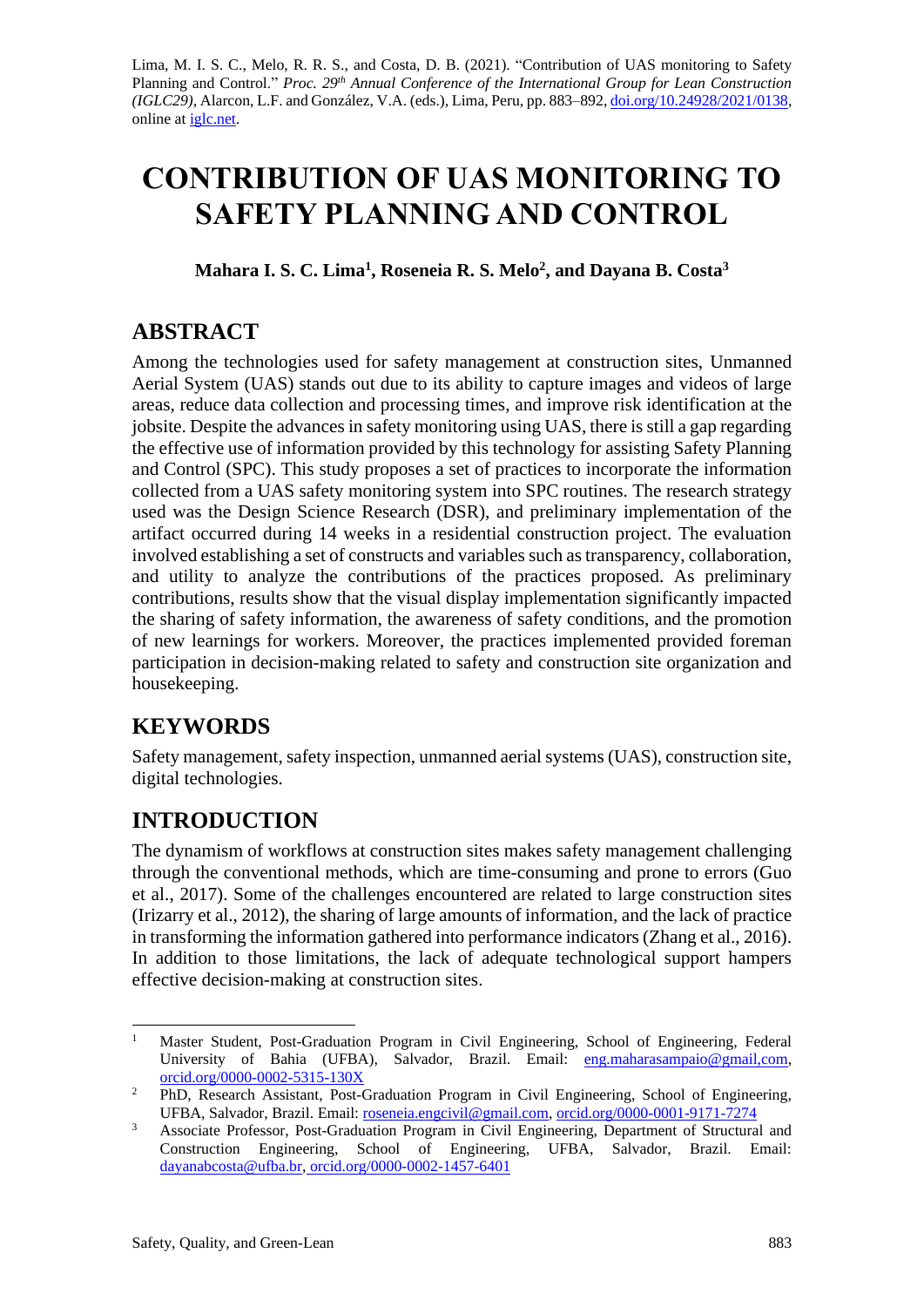The literature shows that digital technologies improve performance and make processes more straightforward and productive (Guo et al., 2017). However, Simpson et al. (2019) noted the need to implement the technologies with management practices. Their contribution is not limited to digitalize processes but to solve real problems in the construction industry.

Among the digital technologies used for safety management on construction sites, Unmanned Aerial Systems (UAS) have attracted attention. The main positive characteristics of UAS are their ability to capture images and videos of large areas, reducing data collection and processing time, and facilitating the identification of risk situations (Irizarry et al., 2012; Melo and Costa, 2019).

According to Melo and Costa (2019), UAS monitoring supports activities workflow, enables the identification of safety and production trade-offs, and anticipates risk situations faced by workers, as well as interferences between processes. For these authors, the information provided by UAS could enhance SPC; however, an effective response is related to the team's skills to make it promptly. Martinez et al. (2020) proposed a method for safety planning and monitoring using UAS in which visual information (photos and 3D models) generated by UAS were used to identify and assess hazards. According to these authors, the pictures and 3D models allowed identifying more hazards than in the traditional method, besides improving managers' perceptions concerning risk assessment. Both studies performed weekly safety monitoring; however, none of them proposed learning mechanisms or practices to support the continuous improvement of safety planning, such as tools for follow-up action plans regarding the nonconformities identified on-field. Based on that, there is a gap regarding the effective use of information provided by UAS for safety management.

Despite the advances in safety monitoring using UAS, few studies, such as Melo and Costa (2019) and Martinez et al. (2020), have explored UAS monitoring to assist Safety Planning and Control (SPC). Therefore, this paper suggests a set of managerial practices and indicators to incorporate the information provided by UAS monitoring into SPC. A computerized safety inspection system, called Smart Inspecs System, is used for data processing, analysis, and storage.

### **BACKGROUND**

According to Saurin and Formoso (2008), an effective risk assessment consists of four stages. First, the risks to which workers are exposed must be identified and evaluated. In response, the management teams must define measures to control the hazards and monitor their implementation. During the monitoring, performance measurement must be carried out, and actions must be implemented, providing feedback to the previous stages of the management cycle.

Regarding practices to enhance SPC, Coble and Elliot (2000) say that the identification and evaluation of risks must be performed by the production and safety teams, taking into account the work packages scheduled, the workforce's capabilities, and the participation of frontline workers. Jiang et al. (2014) highlighted that the communication between managers and workers about safety issues is essential to improve safety awareness and knowledge. The adoption of visual tools improves communication efficiency, ensures transparency, and increases employee motivation and selfmanagement (Galsworth, 2017). The compliance with mandatory regulations and internal procedures must be evaluated through safety inspections (Kjellén and Albrechtsen, 2017), generating safety indicators. Thus, to achieve continuous improvement in safety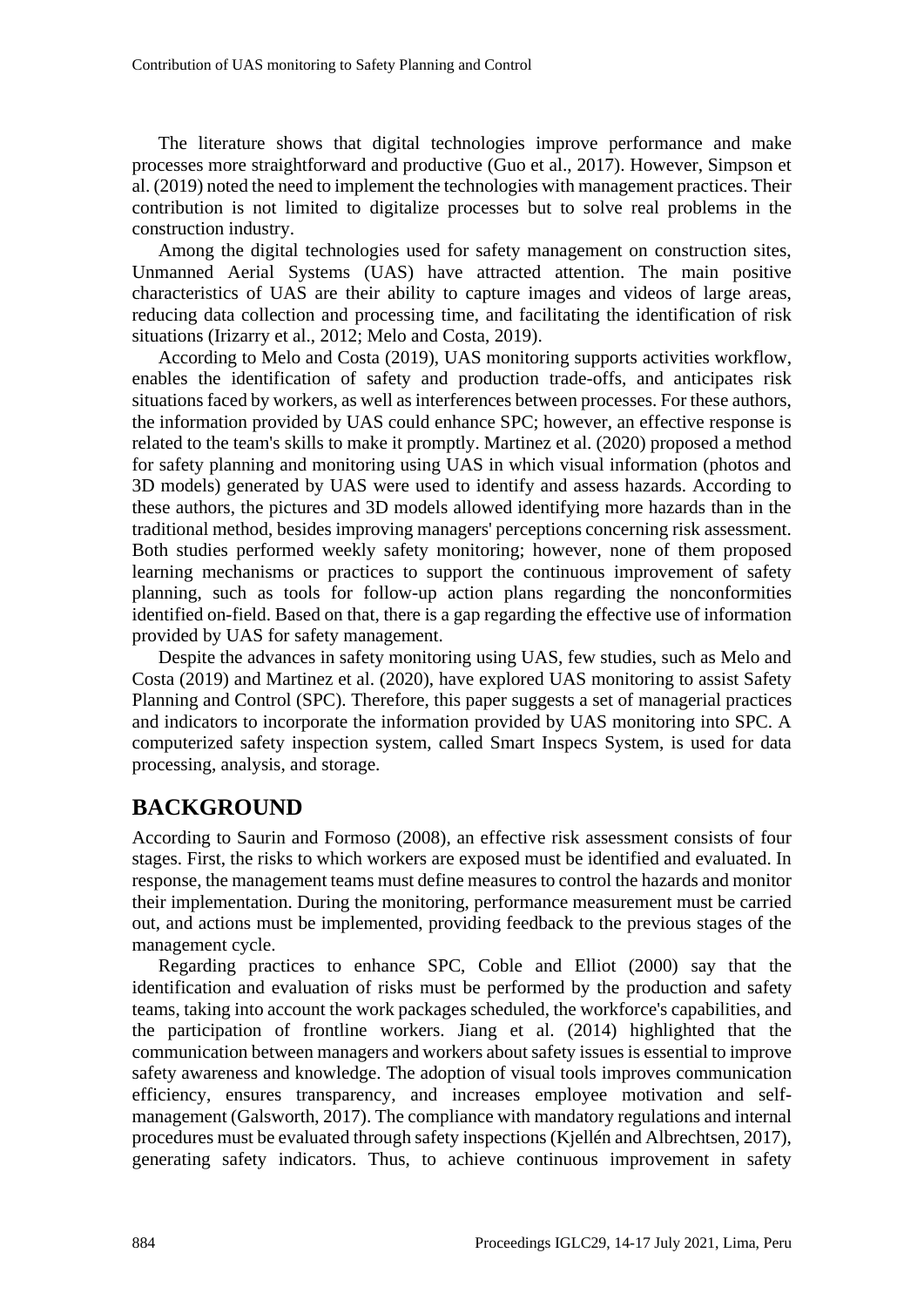performance measurement, there is a need to assess whether planned objectives are getting reached, identify target areas for improvement, propose proactive measures, and evaluate their effectiveness (Lingard et al., 2019).

### **RESEARCH METHOD**

This study adopted the Design Science Research (DSR) approach (Vaishnavi and Kuechler, 2015). The practical problem is how to effectively use the information provided by UAS monitoring to improve the safety planning and control processes. The research was conducted according to the following steps: awareness, suggestion, implementation and evaluation, and conclusion. This paper focuses on the first cycle of the implementation and evaluation steps (see Figure 1).



Figure 1: Research design

#### **IMPLEMENTATION OF PRACTICES AND INDICATORS PROPOSED**

The **implementation stage** initially occurred during 14 weeks in Project A, a residential condominium consisting of three 20-story buildings and a garage building (5 floors). During the study, the construction phases were the residential towers' foundation and the garage building's precast concrete structure.

Based on the awareness and suggestion stages, the artifact proposed and implemented consists of a **set of practices and indicators to incorporate the UAS safety monitoring using the Smart Inspecs System into the SPC process** at two levels (weekly and monthly), as shown in Figure 2.

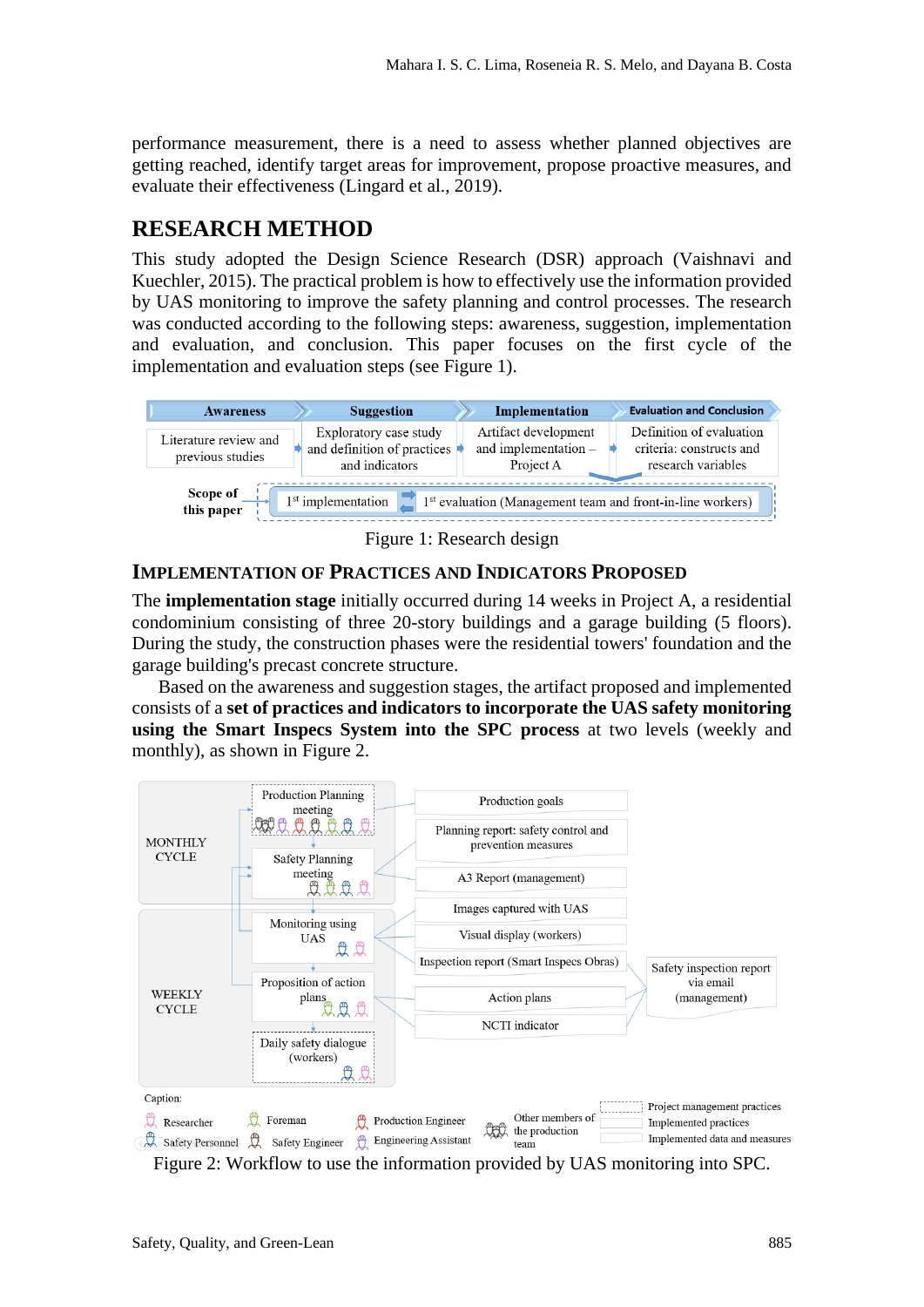In Project A, monthly Production Planning meetings are held to present and discuss production goals. The study proposed the implementation of Safety Planning meetings to establish preventive and control measures for the planned work packages. These meetings involve Safety personnel, Safety Engineering, and Foreman. A **Safety Planning report** containing the decisions and planned actions established at the meeting is shared with managers via email. The **safety monitoring using UAS** was carried out weekly using the DJI Phantom 4 and the Smart Inspecs System.

The Smart Inspecs System is a computerized safety inspection system that uses UAS to monitor safety conditions on-site and a web system to automate the inspection process [9]. The UAS safety checklist has 241 items divided into 21 categories, such as organization and housekeeping, storage of materials, construction site signaling, stairs and ramps, collective protective equipment, and earthwork and foundation. The pilot (principal author) performed the inspections, supported by an observer (assistant researcher) and the project safety personnel who participated in eight from 14 assessments. Figure 3 presents the safety inspection protocol used and Table 1 shows the Flight log data collected during the 14 inspections performed in Project A.



Figure 3: Safety inspection protocol using Smart Inspecs Systems (adapted from Melo, 2020)

 $T_1$  1:  $\overline{Y}$  1:  $\overline{Y}$  1:  $\overline{Y}$  1:  $\overline{Y}$  1:  $\overline{Y}$  1:  $\overline{Y}$ 

| Table 1: Visual assets data collected in Project A |                                                                  |     |                       |                                 |                                   |  |  |  |  |
|----------------------------------------------------|------------------------------------------------------------------|-----|-----------------------|---------------------------------|-----------------------------------|--|--|--|--|
| Number of<br><b>Inspections</b>                    | <b>Number</b><br>The average<br>flight distance (m)<br>of Images |     | Maximum<br>height (m) | <b>Total Flight</b><br>time (h) | <b>Average Flight time</b><br>(h) |  |  |  |  |
| 14                                                 | 477                                                              | 867 | 75                    | 03:59:34                        | 00:17:06                          |  |  |  |  |

The output of the inspections using the Smart Inspecs System is composed of an **inspection report** which contains a safety checklist assessment, images collected with UAS, and the safety compliance indicator (i.e., the ratio of the sum of compliant items and the sum of items checked). At the end of the inspection, a feedback meeting is performed involving safety personnel and Foreman to propose an **action plan** for each nonconformity identified on the assessments.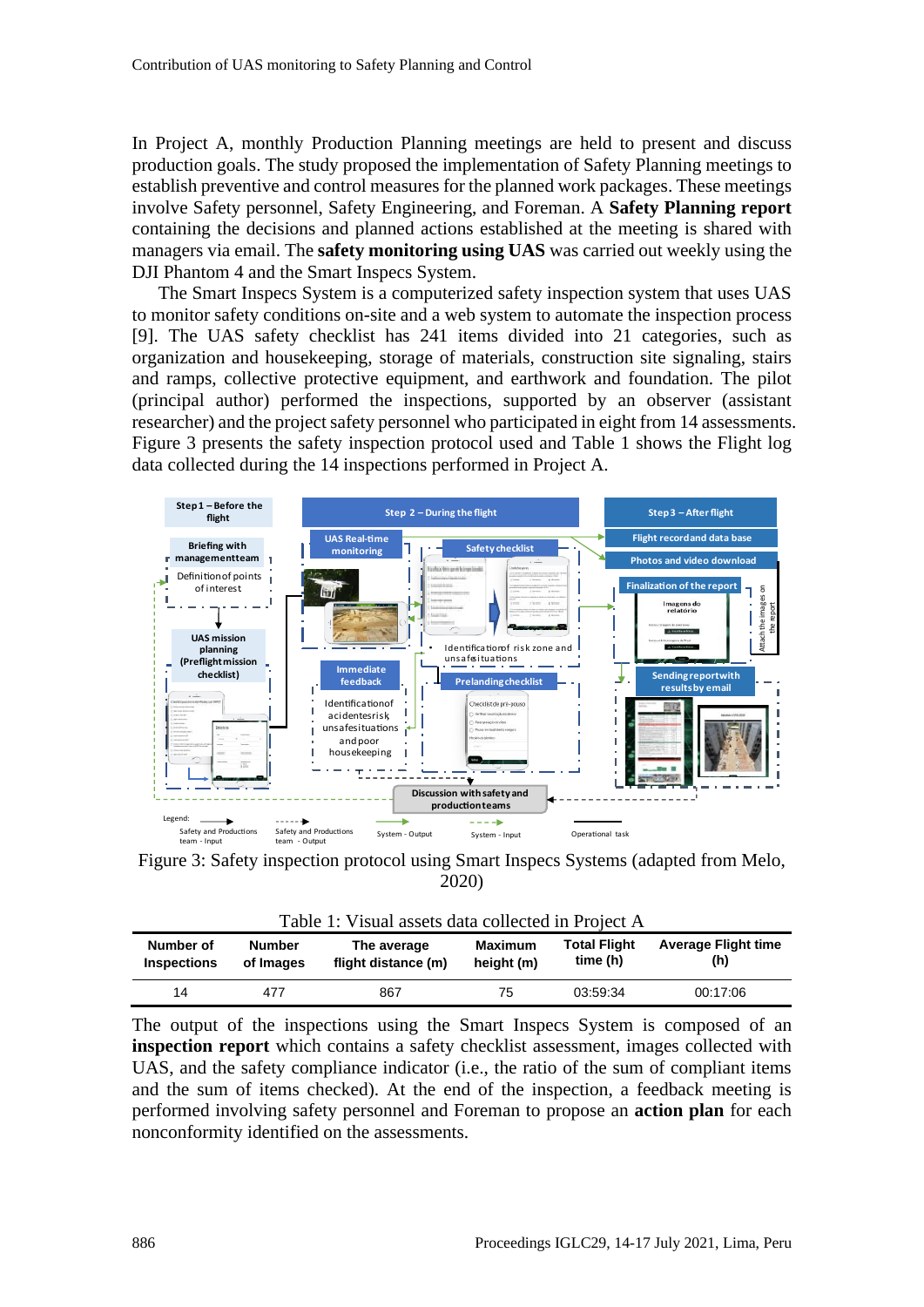The action plans analysis is carried out through the **Nonconformity Treatment Indicator (NCTI)**, calculated as the ratio between the sum of planned corrective actions and the sum of the executed corrective actions. The **safety inspection report**, the NCTI, and the action plans are delivered via email to the management team. The inspection results are communicated to workers via **visual display** and during the **daily safety dialogue**. The visual display is updated on a weekly and monthly basis, as presented in Figure 4.



Figure 4: Visual display

The information collected during the weekly cycle is used to support the SPC for the following month. The communication of monthly results to the management team is done using an A3 report containing (a) the graph of the evolution of the Safety Compliance Indicator, (b) the Nonconformity Treatment Indicator per week, (c) the classification of the nonconformities per categories, and (d) the recurrences of non-conformities. An example of the A3 report is presented in Figure 5 (Result Section). Finally, the information is used to support monthly Safety Planning meetings.

#### **EVALUATION OF THE PRACTICES AND INDICATORS IMPLEMENTED**

The **evaluation phase** involved analyzing the contribution of the practices and indicators implemented into the SPC routines through a set of constructs and variables (Table 2). Those constructs and variables were defined based on the literature review and previous studies carried out by the research group. The primary sources of evidence used for this evaluation were: (a) participant observations during the 14 weeks, (b) document analysis (safety planning report, A3 report, production planning spreadsheet, safety inspection report, emails, action plans spreadsheet), (c) images collected with UAS, and (d) semistructured interviews, as detailed as follows.

The first round of interviews to collect the managers' perception of the implementation of the artifact proposed in Project A was carried out with five members of the management team composed by Production Engineer, Assistant Engineer, Foreman, Safety Engineer, and Safety Personnel  $(n=5)$ . The questionnaire used in the interviews had eight closed-ended questions with subheadings using a Likert Scale with five-level impact and four complementary open-ended questions. Additional data collection involved the use of a questionnaire to collect the workers' perception. A total of 22 workers were interviewed (n=22 workers) about the understanding of safety conditions information (transparency) and use of the information provided by UAS to improve safety conditions (utility). This questionnaire had two closed-ended questions with subheadings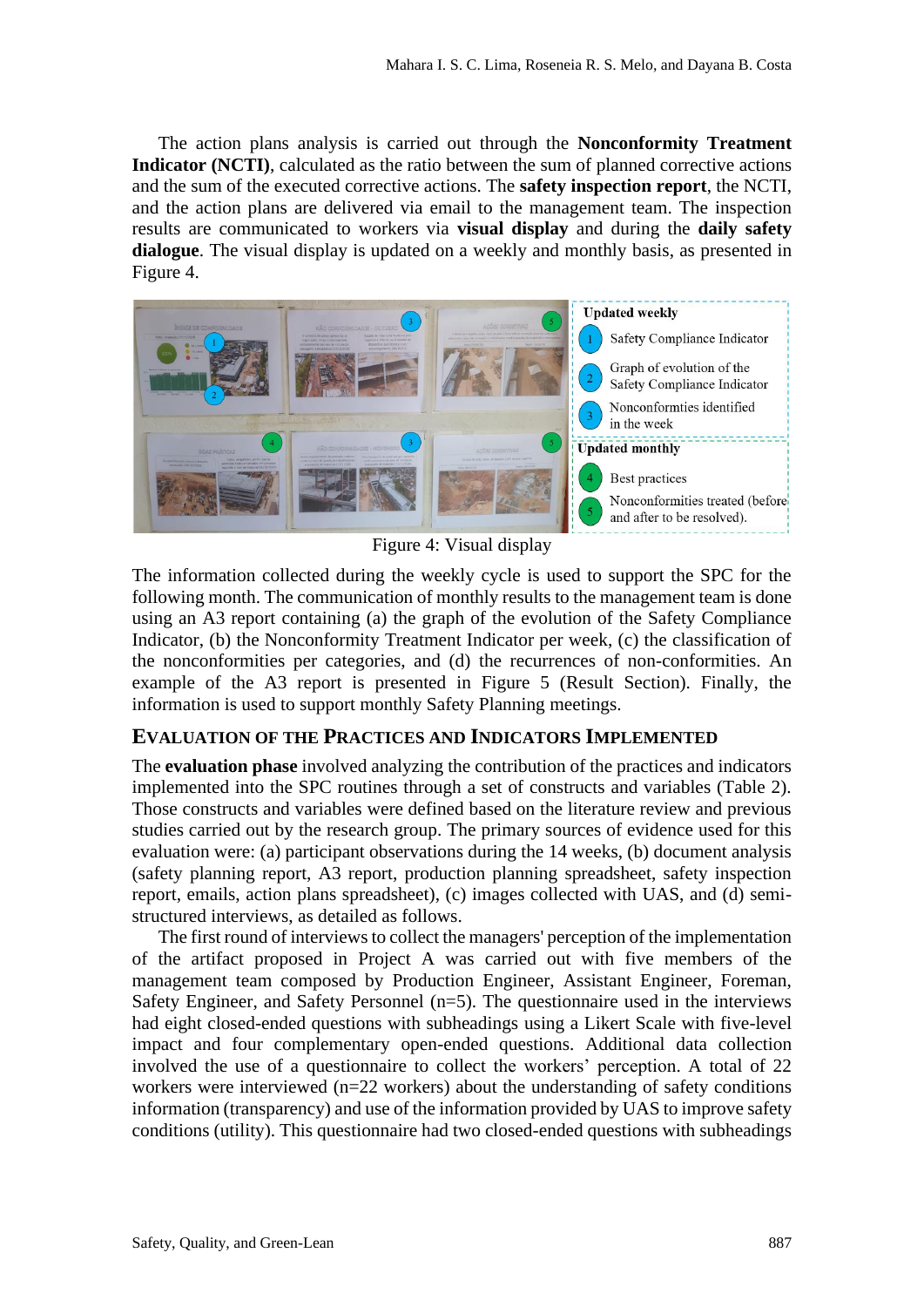using the same Likert Scale described above and four complementary open-ended questions.

| Taolo 2. Constructs and Variables (Research Cyanaanon Criteria) |                                                                                                                                                                                                                                                                                                                                                                                                           |  |  |  |  |  |
|-----------------------------------------------------------------|-----------------------------------------------------------------------------------------------------------------------------------------------------------------------------------------------------------------------------------------------------------------------------------------------------------------------------------------------------------------------------------------------------------|--|--|--|--|--|
| <b>Constructs</b>                                               | <b>Variables</b>                                                                                                                                                                                                                                                                                                                                                                                          |  |  |  |  |  |
| Collaboration                                                   | Sharing information related to SPC between safety and production teams.<br>Interaction between the production and safety teams to improve decision-making.                                                                                                                                                                                                                                                |  |  |  |  |  |
| Transparency                                                    | Contribution for a better understanding of safety conditions information.<br>Identification of risks and conditions not previously considered in the SPC.                                                                                                                                                                                                                                                 |  |  |  |  |  |
| Utility                                                         | Use of the information provided by UAS to plan preventive and corrective measures.<br>Use of the information provided by UAS for planning the acquisition of resources.<br>Use of the information provided by UAS to anticipate and eliminate safety constraints.<br>Use of the information provided by UAS to improve safety conditions.<br>Identification of factors that influence safety performance. |  |  |  |  |  |

#### Table 2: Constructs and Variables (Research evaluation criteria)

### **RESULTS AND DISCUSSION**

This section presents the results obtained during the implementation and evaluation stages.

#### **SAFETY PERFORMANCE BASED ON THE PRACTICES IMPLEMENTED**

Figure 5 shows the A3 report with the results of the 14 weeks of implementation in Project A.



Figure 5: A3 Report - Safety performance Project A

In Project A, during the 14 inspections carried out, there were 36 nonconformities associated with 18 safety requirements, which corresponds to two notifications per assessment. These 36 nonconformities are distributed into six categories (see Figure 5), such as organization and housekeeping (33%), material storage (25%), and collective protective equipment (14%).

Results show that five action plans had performance (NCTI) below the average (78%), and the time taken to carry out the corrective actions was 1 to 3 weeks. The main difficulties faced on the implementation of correction actions were the layout planning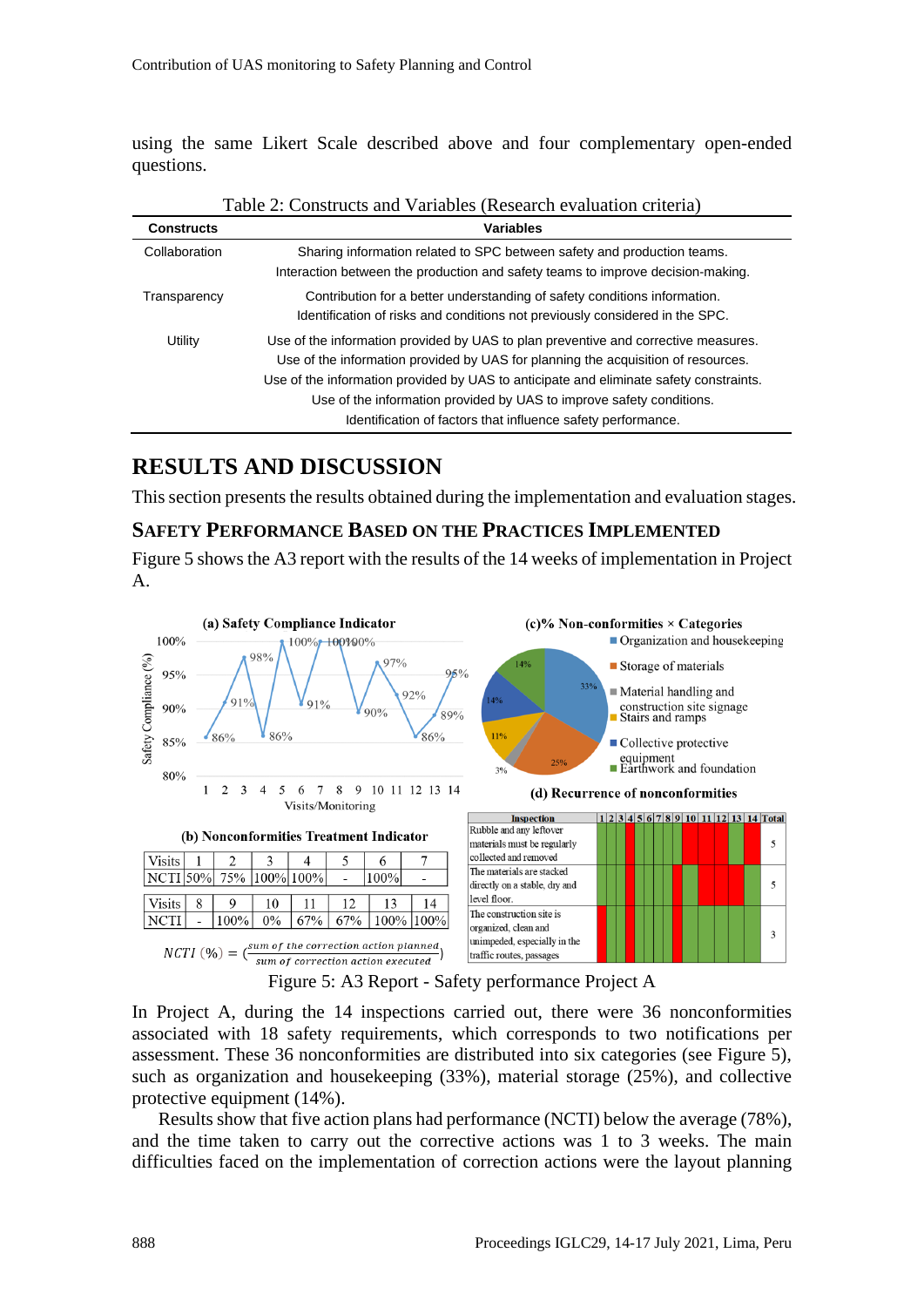failure, equipment unavailability, lack of technical experience with the construction process adopted and, the lack of prioritization to correct situations with low accident risk.

Additionally, during the implementation, the management team made efforts to improve site organization and housekeeping. However, regarding the production pressure, the safety team argues that the production goals are overly aggressive, making it difficult to propose any action.

#### **EVALUATION OF THE ARTIFACT**

Table 3 describes the management team's perception, including the Production Engineer, Assistant Engineer, Foreman, Safety Engineer, and Safety Personnel regarding the evaluation of collaboration and transparency constructs.

| <b>CONSTRUCTS</b>            | <b>COLLABORATION</b>                                                            |     |                    |             |              | <b>TRANSPARENCY</b>                                                            |     |             |      |              |
|------------------------------|---------------------------------------------------------------------------------|-----|--------------------|-------------|--------------|--------------------------------------------------------------------------------|-----|-------------|------|--------------|
| Variables                    | Sharing information related to SPC between<br>safety and production teams       |     |                    |             |              | Understanding information about safety<br>conditions                           |     |             |      |              |
| Data and<br>measures         | Very<br>low                                                                     | Low | Indifferent        | High        | Very<br>High | Very<br>low                                                                    | Low | Indifferent | High | Very<br>High |
| Safety inspection<br>report  |                                                                                 |     |                    | 100%        |              |                                                                                |     |             | 40%  | 60%          |
| Images collected<br>with UAS |                                                                                 |     |                    | 60%         | 40%          |                                                                                |     |             | 40%  | 60%          |
| <b>NTCI</b>                  |                                                                                 |     |                    | 80%         | 20%          |                                                                                |     |             | 40%  | 60%          |
| Visual display               |                                                                                 |     | 20%                | 40%         | 40%          |                                                                                |     |             | 40%  | 60%          |
| A3 report                    |                                                                                 |     | 20%                | 60%         | 20%          |                                                                                |     |             | 80%  | 20%          |
| Variables                    | Interaction of the production and safety teams<br>for improving decision-making |     |                    |             |              | Identification of risks and conditions not<br>previously considered in the SPC |     |             |      |              |
| <b>Practices</b>             | Very<br>low                                                                     | Low | <b>Indifferent</b> | <b>High</b> | Very<br>High | Very<br>low                                                                    | Low | Indifferent | High | Very<br>High |
| Safety planning<br>meetings  |                                                                                 |     | 40%                | 40%         | 20%          |                                                                                | 20% |             | 40%  | 40%          |
| Action plan<br>meeting       |                                                                                 |     | 20%                | 80%         |              |                                                                                |     |             | 60%  | 40%          |

Table 2: Management team's perception about collaboration and transparency (n=5)

Regarding the collaboration, most interviewees considered that the data and measures adopted have a high to a very high level of efficiency in sharing safety information. They highlighted the relevance of the images collected with UAS and the visual display to improve communication, as Galsworth (2017) indicated. The participants indicated that the data and measures delivered are objective and easy to understand, in addition to providing better visualization of the project's failures.

The interaction between the production and Safety teams was mainly promoted by the safety meetings and action plans. According to the interviewees, the research contributed to the collaboration between the teams and increase the Foreman's participation on the decision-making process. The Foreman reported that "before the safety meetings, I only received the plans of how things need to be performed. Along the study I began to participate in the discussions and my opinion was considered". However, for the Production Engineer, Foreman, and Safety Engineer, the practices impact in improving the interaction between teams was "indifferent" or "low" because the participation of the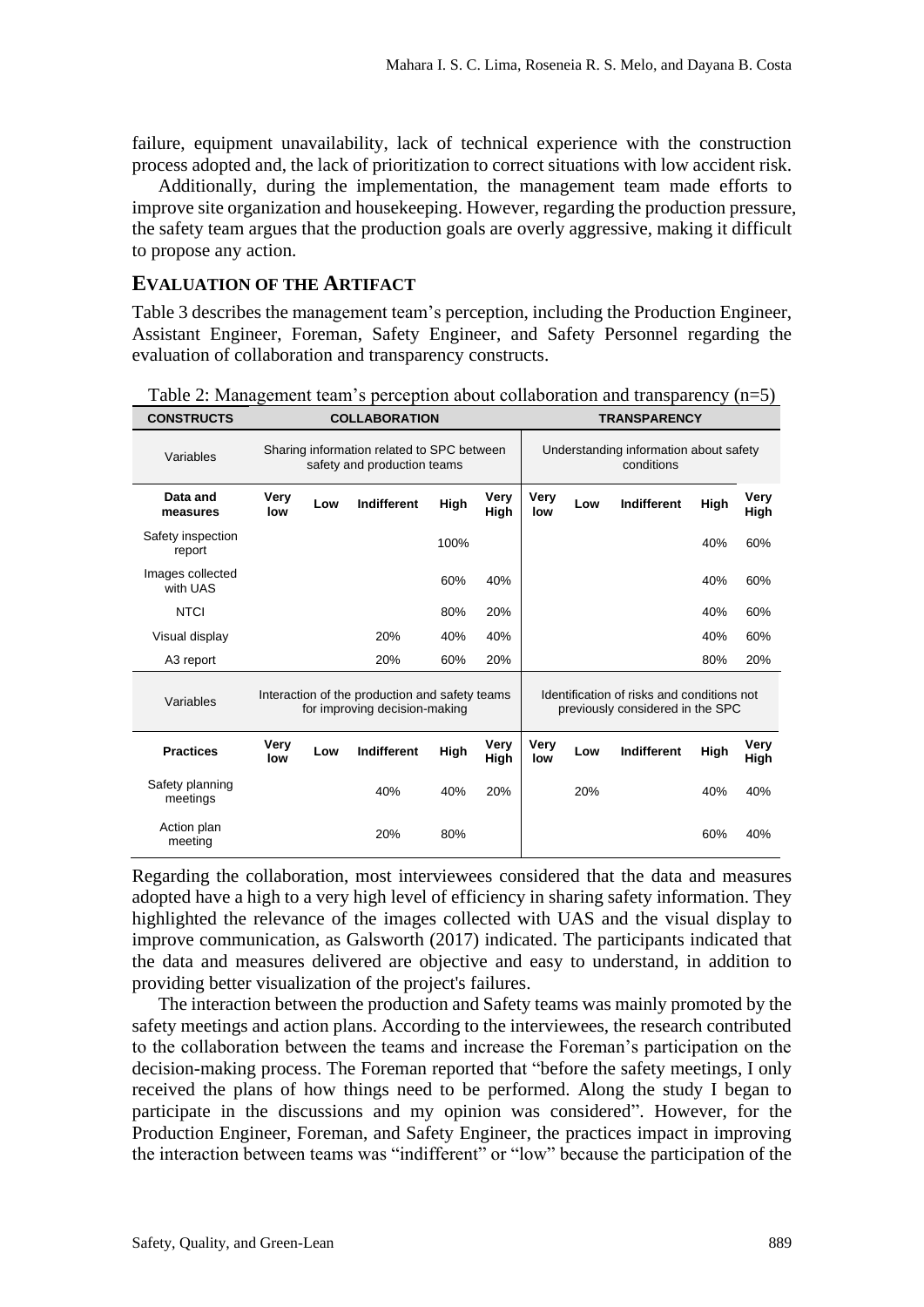production team was centralized in the Foreman. They consider that it is necessary to involve the entire production team. Thus, there is a need for better alignment between the production and safety meetings, so everyone involved can participate.

About the **transparency,** the five members of the management team highlighted a better understanding of the safety conditions due to the aerial images captured by UAS. Respondents noted that the aerial images allow them to view the site as a whole and identify situations that are not perceived on a daily basis. According to the respondents, the data and measures had a high to very high contribution to the understanding of safety conditions.

Regarding the variable understanding information about safety conditions, most of the workers interviewed, a total of 22 workers, reported a high level of understanding about the information presented on the visual display. However, 18% of the interviewees faced difficulties in the understanding of the graph about safety compliance indicators, and 9% had problems understanding the good practices.

Table 4 presents the management team's perception of the utility of data and measures and practices to improve the SPC process. The results show that the main contribution concerning the utility of the practices proposed was in their ability to anticipate and eliminate safety constraints. According to the interviewees, the safety planning meetings and the definition of action plans allowed identifying challenges in resource acquisition and the elaboration of effective planning with a focus on safety. The images collected with UAS contributed to planning resources acquisition, including production supplies, such as concrete blocks. These results are similar to those achieved by Melo and Costa et al. (2019), which identified the potential use of the products generated by the monitoring with UAS to determine the trade-off between safety and production and support safety planning. The safety inspection report and the images collected with UAS had a high impact on the planning of corrective and preventive measures, supporting the immediate decision-making.

| <b>CONSTRUCT</b>                    | <b>UTILITY</b>                                                                                                                                                            |     |                    |      |              |                    |     |                    |      |              |
|-------------------------------------|---------------------------------------------------------------------------------------------------------------------------------------------------------------------------|-----|--------------------|------|--------------|--------------------|-----|--------------------|------|--------------|
| Variable                            | Use of the information provided by UAS for<br>Use of the information provided by UAS for<br>planning preventive and corrective measures<br>planning resources acquisition |     |                    |      |              |                    |     |                    |      |              |
| <b>Data and Measures</b>            | Very<br>low                                                                                                                                                               | Low | <b>Indifferent</b> | High | Very<br>High | <b>Very</b><br>low | Low | Indifferent        | High | Very<br>High |
| Safety inspection report            |                                                                                                                                                                           | 20% | 20%                | 20%  | 40%          |                    |     |                    | 60%  | 40%          |
| Images collected with<br><b>UAV</b> |                                                                                                                                                                           |     | 20%                | 20%  | 60%          |                    |     |                    | 60%  | 40%          |
| <b>NCTI</b>                         |                                                                                                                                                                           |     | 20%                | 60%  | 20%          |                    | 20% | 20%                | 40%  | 20%          |
| Visual display                      |                                                                                                                                                                           |     | 40%                | 40%  | 20%          |                    | 20% | 20%                | 60%  |              |
| A3 report                           |                                                                                                                                                                           |     | 40%                | 60%  |              |                    | 20% | 20%                | 40%  | 20%          |
| Variables                           | Use of the information provided by UAS to<br>Identification of influencing factors for safety<br>anticipate and eliminate safety constraints<br>performance               |     |                    |      |              |                    |     |                    |      |              |
| <b>Practices</b>                    | Very<br>low                                                                                                                                                               | Low | Indifferent        | High | Very<br>High | Very<br>low        | Low | <b>Indifferent</b> | High | Very<br>High |
| Safety planning<br>meetings         |                                                                                                                                                                           | 20% |                    |      | 80%          |                    |     | 60%                |      | 40%          |
| Action plan meeting                 |                                                                                                                                                                           | 20% |                    |      | 80%          |                    |     | 20%                | 40%  | 40%          |

| Table 3: Management team's perception regarding utility $(n=5)$ |  |  |  |  |
|-----------------------------------------------------------------|--|--|--|--|
|-----------------------------------------------------------------|--|--|--|--|

For the management team, the main benefits of the implementation were (a) the increased productivity of the safety team, (b) the better analysis of site conditions through the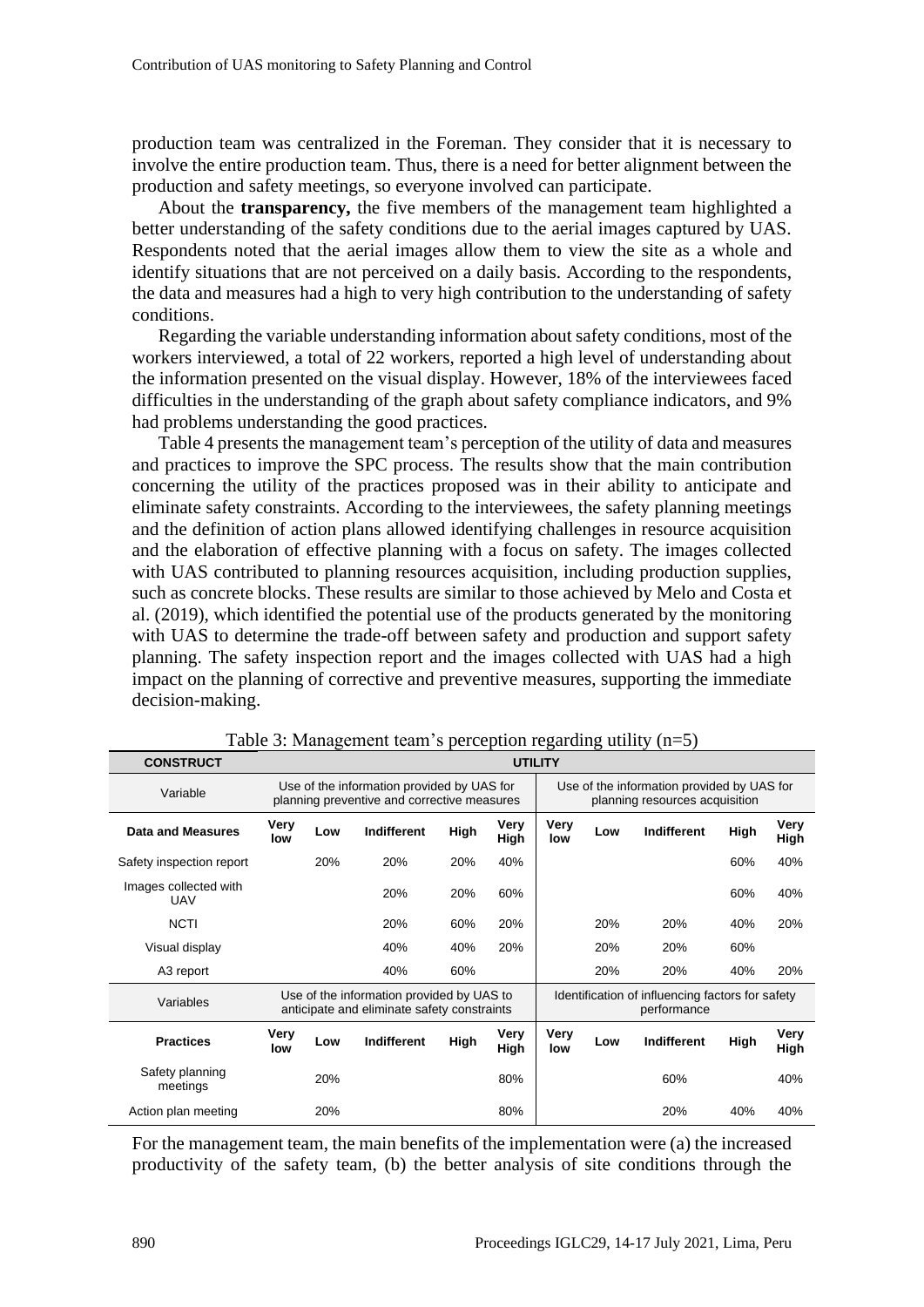images collected with UAS, and (c) the improvement of the response time due to the speed of inspection and feedback.

Regarding the **use of information provided by UAS to improve safety conditions**, 77% of the workers' interviewed (n=22) noted a very high impact on the safety conditions. They highlighted improvements in the organization and housekeeping aspects, adequate waste disposal, and construction site signalling. According to 86% of the workers, the construction management team has promoted discussions about the nonconformities identified in the inspections with UAS, especially in the daily safety dialogues.

The main difficulty is related to the incorporation of the practices into safety routines due to the overwork and prioritization of production goals by managers. As further opportunities, the respondents noted the need for an indicator that emphasizes the recurrence of nonconformities and more engagement of the production team in discussions and UAS inspections.

On the following implementation, the recurring nonconformities will be included in the email sent with the safety inspection report (weekly) and in the A3 report (monthly). Moreover, the A3 report and the safety planning report will be printed and exhibited in the engineering and foreman rooms. To enhance the indicators' use, the production engineer can use the ITNC indicator to evaluate the team commitment to put the planned actions in practice, understand the difficulties they face, and contribute to taking the activities on time. Production and safety planning must be integrated and developed in a way that involves all stakeholders, achieving a greater interaction between teams in the data analysis and SPC decision-making. Besides the researcher's efforts to incorporate the monitoring using UAS into SPC, it is essential the management commitment to align the safety and production plans and use the information provided by UAS monitoring to make the SPC process more efficient.

#### **CONCLUSION**

This paper presents the proposition and implementation of practices and indicators to incorporate the information generated by UAS monitoring into SPC. The results obtained in Project A show that the Smart Inspecs System and the practices implemented have the potential to contribute to the development of safety skills since they improve visual management through the visual display, images collected with UAS, and A3 report. These data and measures proved to be helpful to enhance safety training and workers' risk awareness, as evidenced by the management team and workers' perception.

Additionally, the proposed practices supported a better discussion between safety and production teams, promoting more consistent safety planning meetings and anticipating and eliminating safety constraints, such as resource acquisition. Despite the advances, the management team argues that the interaction between safety and production teams in the SPC processes remains inefficient with minor production teams' involvement. As a suggestion, there is a need to encourage the discussion of safety results with the entire production and safety teams.

As the main limitation, it should be highlighted the impossibility to inspect safety requirements within buildings. In addition, the practices and indicators were implemented only in Project A, which stands out the need to apply them in others types of construction sites with more structured safety management systems. As future research, this paper indicates the need to investigate how to use the information provided by UAS to improve SPC in the medium and long term, as well as use the information to increase the engagement and participation of workers in safety practices.